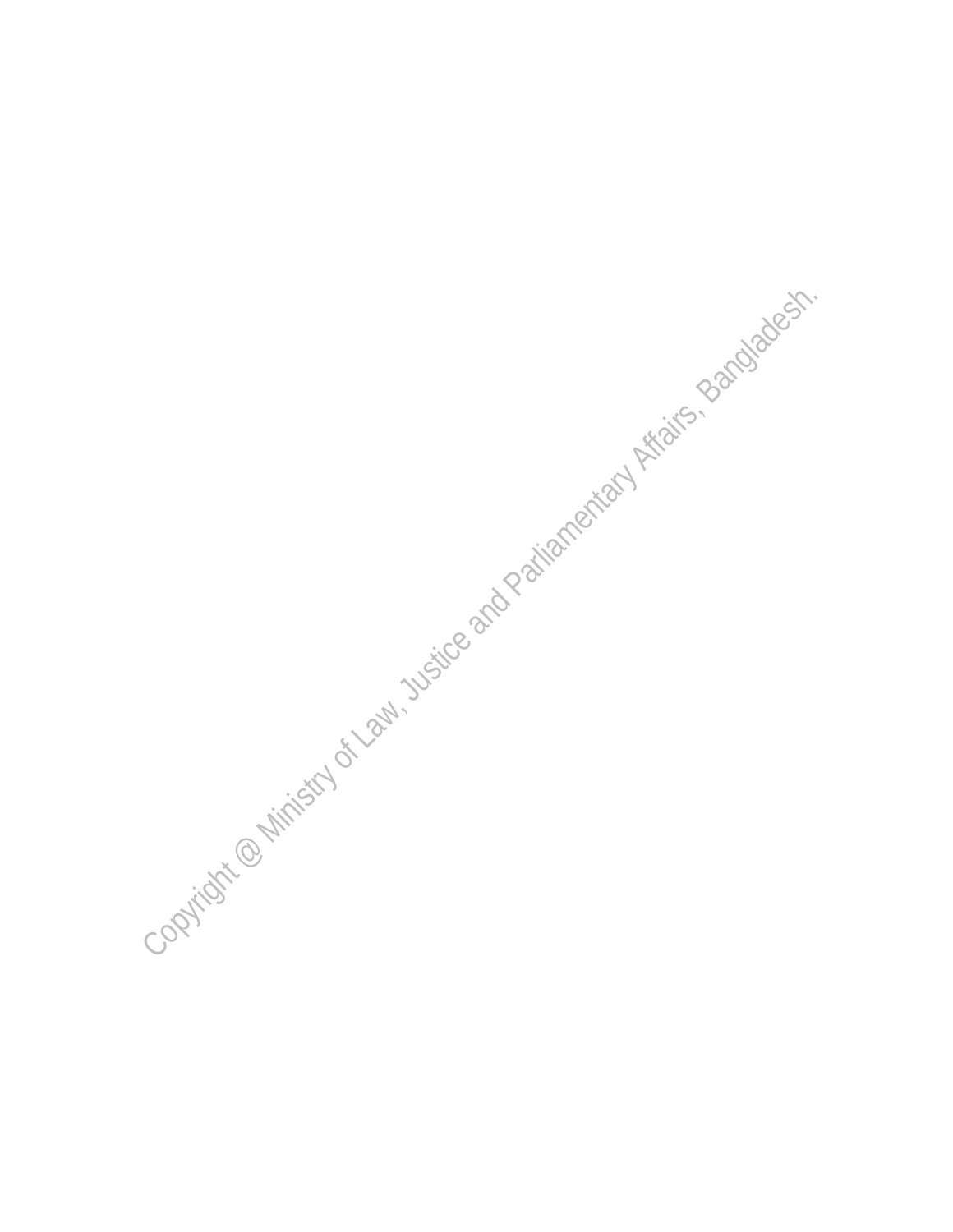|                     | Jostini @                                  |  |  | তফসিল                   |                           |                     |
|---------------------|--------------------------------------------|--|--|-------------------------|---------------------------|---------------------|
|                     |                                            |  |  | (ধারা ২ ও ৩ দেখুন)      |                           |                     |
| ډ                   |                                            |  |  | ৩                       |                           | 8                   |
| মঞ্জুরী             | কার্য ও উদ্দেশ্যসমূহ (হিসাবের প্রধান খাত)। |  |  | অনধিক টাকা              |                           | মেট।                |
| R <sub>l</sub>      |                                            |  |  | সংসদ কৰ্তৃক ভোটে গৃহীত। | সংযুক্ত তহবিলের উপর দায়। |                     |
|                     | অনুন্নয়ন ব্যয়-<br>রাজস্ব ব্যয় :         |  |  |                         |                           |                     |
| ډ                   | ১০১-সরকারের অংগসমূহ                        |  |  | 5,85,06,000             | १,०৮,०২,०००               | b, 8b, 50, 000      |
| ২                   | ১০২-বিচার ব্যবস্থা                         |  |  | 8,00,00,000             | ৮১,২৬,০০০                 | 0, 0, 0, 0, 0, 0, 0 |
|                     | ১০৩-হিসাব নিরীক্ষা                         |  |  |                         | 0,96,88,000               | 0,90,88,000         |
| $\mathsf{O}$        | ১০৫-জাতীয় রাজস্ব বোর্ড                    |  |  | ১,২০,৭১,০০০             |                           | 5,80,95,000         |
| 8                   | ১০৬-আমদানী-রপ্তানী শুল্ক                   |  |  | 9,86,00,000             |                           | ৬, $8b,00,000$      |
| $\pmb{\mathcal{C}}$ | ১০৭-আবগারী শুল্ক                           |  |  | 86,86,000               |                           | 80,86,000           |
| ৬                   | ১০৮-আয় কর ও বিক্রয় কর                    |  |  | २,२४,৯४,०००             |                           | २,२৮,৯৪,०००         |
| ٩                   | ১০৯-ভূমি রাজস্ব                            |  |  | ১০,২০,৯১,০০০            |                           | ১০,২০,৯১,০০০        |
| b                   | ১১০-ষ্ট্যাম্প                              |  |  | (89,52,000)             |                           | ৫৭,১২,০০০           |
| ৯                   | ১১১-রেজিষ্ট্রীকরণ                          |  |  | 5,68,60,000             |                           | 5,08,0000           |
| $\mathsf{c}$        | ১১২-মোটর যানবাহন কর                        |  |  | 9,08,000                | Trail S                   | 9,08,000            |
| $\mathcal{L}$       | ১১৩-অন্যান্য কর ও শুল্ক                    |  |  | ২,৩৮,০০০                |                           | ২,৩৮,০০০            |
| ১২                  | ১১৪-মুদ্রা                                 |  |  | ১,৩৩,৩৩,০০০             |                           | ১,৩৩,৩৩,০০০         |
|                     |                                            |  |  |                         | <b>HARCIC</b> ST          |                     |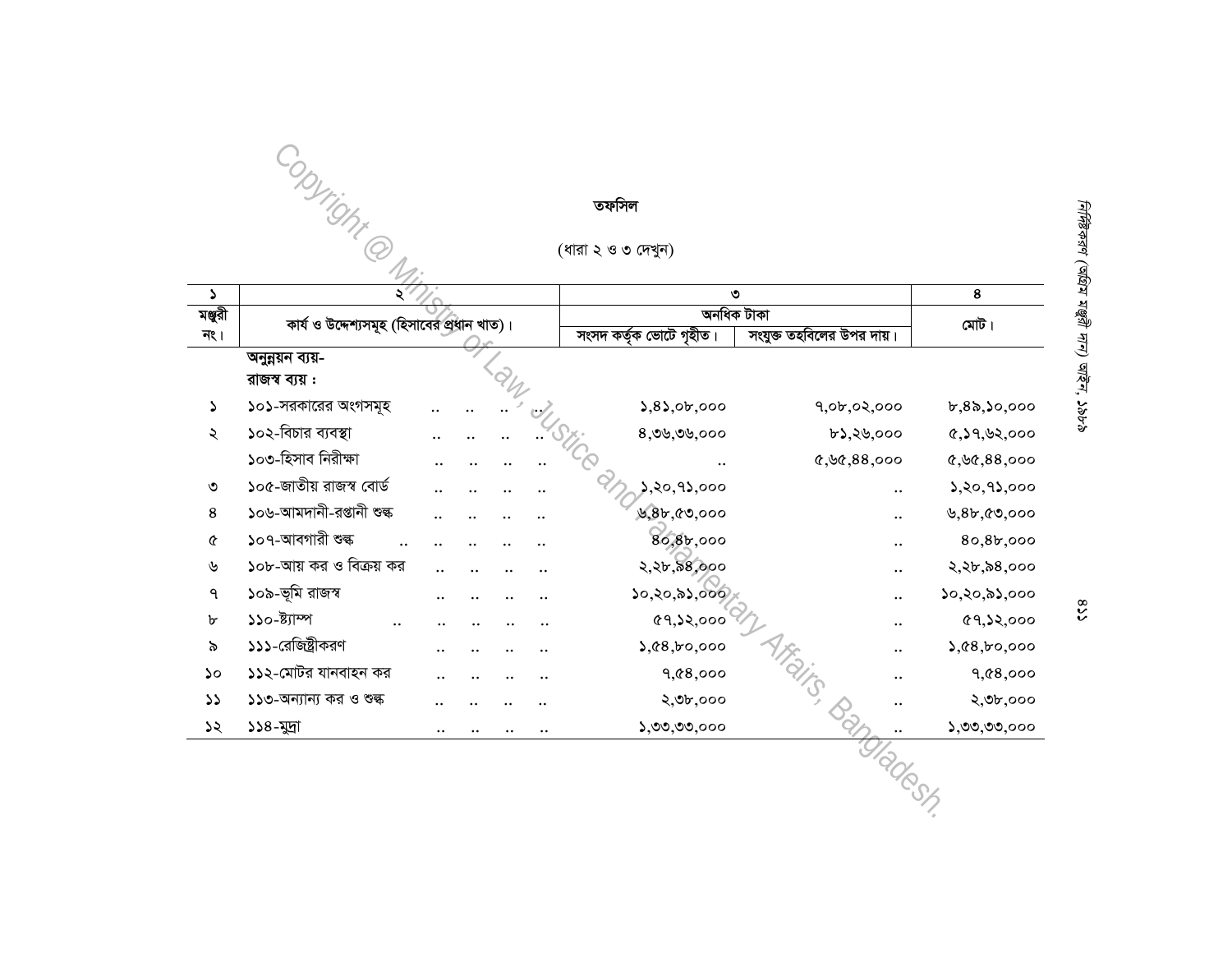| S                 | ২                                          | ৩                                     |                           | 8                 |
|-------------------|--------------------------------------------|---------------------------------------|---------------------------|-------------------|
| মঞ্জুরী<br>न९ $ $ | কার্য ও উদ্দেশ্যসমূহ (হিসাবের প্রধান খাত)। | অনধিক টাকা<br>সংসদ কৰ্তৃক ভোটে গৃহীত। | সংযুক্ত তহবিলের উপর দায়। | মেট।              |
| ১৩                | ১১৫-টাকশাল                                 | ৩৩,৩৩,০০০                             |                           | ৩৩,৩৩,০০০         |
| 58                | ১১৮-সচিবালয়                               | 9,80,88,000                           |                           | 9,80,88,000       |
| ১৫                | ১১৯-বৈদেশিক বিষয়াবলী                      |                                       | $\ddot{\phantom{a}}$      |                   |
|                   |                                            | ১০,৮৫,৫৬,০০০                          | ৬৬,৬৭,০০০                 | ১১,৫২,২৩,০০০      |
| ১৬                | ১২১-বিভাগ, জেলা ও উপজেলা প্রশাসন           | 33,80,83,000                          | $\ddot{\phantom{0}}$      | 33,80,83,000      |
| 9 <sup>2</sup>    | ১২২-কারাগার                                | b,00,00,000                           |                           | b,00,00,000       |
| b                 | ১২৩-পুলিশ                                  | 89,80,50,000                          | $\ddot{\phantom{a}}$      | 89,80,50,000      |
| ১৯                | ১২৪-বাংলাদেশ রাইফেলস্                      | ২০,৩৮,০৫,০০০                          |                           | ২০,৩৮,০৫,০০০      |
| ২০                | ১২৫-বাংলাদেশ আনসার                         | ৮,১২,১৯,০০০                           | $\ddot{\phantom{0}}$      | ৮,১২,১৯,০০০       |
| ২১                | ১২৬-দুৰ্নীতি দমন বিভাগ                     | ৬৬,০৭,০০০                             | $\ddot{\phantom{0}}$      | ৬৬,০৭,০০০         |
| ২২                | ১২৭-বেসামরিক প্রতিরক্ষা ও অগ্নি নির্বাপন   | ২,৬৬,৩৩,০০০                           | $\ddot{\phantom{0}}$      | ২,৬৬,৩৩,০০০       |
| ২৩                | ১২৮-পাসপোর্ট ও বহিরাগমন                    | ५७, ४५,०००                            |                           | ৬৫,৮৬,০০০         |
| ২8                | ১৩০-সরবরাহ ও পরিদর্শন                      | २৫, ১৮,०००                            |                           | २৫,১৮,০০০         |
| ২৫                | ১৩১-মনিহারী দ্রব্য ও মুদ্রণ                | 8, 29, 88,000                         | $\ddot{\phantom{0}}$      | 8,89,88,000       |
| ২৬                | ১৩২-বেসামরিক পূর্তকার্য-অনাবাসিক ভবন       | ২২,৩৩,৮৮,০০০                          |                           | ২২,৩৩,৮৮,০০০      |
| ২৭                | ১৩৩-কমন সাৰ্ভিস ও বিবিধ অফিসসমূহ           | $8,8$ 0, $26,000$                     |                           | $8,8$ 0, $26,000$ |
| ২৮                | ১৩৫-প্রতিরক্ষা                             | ১৬৮,২৩,৬৭,০০০                         |                           | ১৬৮,২৩,৬৭,০০০     |
| ২৯                | ১৩৭-শিক্ষা                                 | ১৬১,৬৯,৮৩,০০০                         |                           | ১৬১,৬৯,৮৩,০০০     |
| ৩০                | ১৩৮-স্বাস্থ্য ও জনসংখ্যা নিয়ন্ত্ৰণ        | (6, 80, 90, 000)                      | I Trains Bangladesh       | (6, 50, 90, 000)  |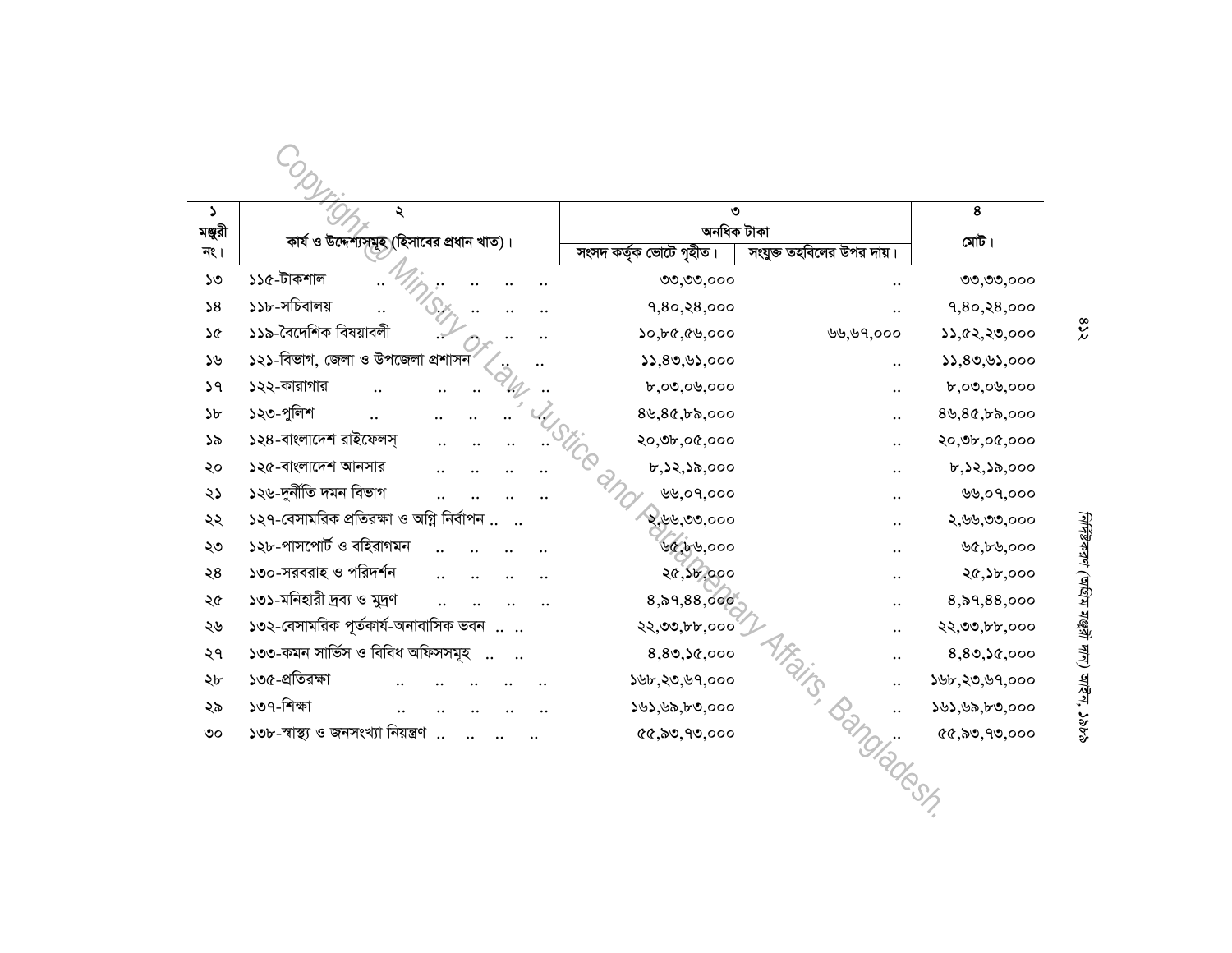| ৩১             | ১৪০-অবসর ভাতা ও অন্যান্য সুবিধাদি              | ২৬,০৫,৮৩,০০০        | $\ldots$         | ২৬,০৫,৮৩,০০০                        |
|----------------|------------------------------------------------|---------------------|------------------|-------------------------------------|
| ৩২             | ১৪১-জনস্বাস্থ্য, স্বাস্থ্য বিধান ও পানি সরবরাহ | ২,৮০,৬৪,০০০         |                  | ২,৮০,৬৪,০০০                         |
| ৩৩             | ১৪২-গৃহ সংস্থান ও নগর উন্নয়ন                  | 5, b b, b 9, 000    |                  | 5, b b, b 9, 000                    |
| $\mathcal{S}$  | ১৪৩-সাংস্কৃতিক বিষয়াবলী ও ক্রীড়া             | ২,৮৩,৬৪,০০০         |                  | ২,৮৩,৬৪,০০০                         |
| ৩৫             | ১৪৪-ধৰ্মীয় বিষয়াবলী                          | 5,50,98,000         | $\ddotsc$        | 5,60,68,000                         |
| ৩৬             | ১৪৫-সাহায্য                                    | ৩৫,৭৭,৬৩,০০০        | $\ddotsc$        | ৩৫,৭৭,৬৩,০০০                        |
| ৩৭             | ১৪৬-সমাজ সেবা ও কল্যাণ                         | $0, 22, b$ b,000    |                  | ৬,২২,৮৮,০০০                         |
| ৩৮             | ১৪৭-বিজ্ঞান বিষয়ক বিভাগসমূহ ও গবেষণা .        | 8,80,80,000         |                  | 8,80,80,000                         |
| ৩৯             | ১৪৮-সম্প্রচার, তথ্য ও প্রকাশনা                 | b, c, b, 8, 000     |                  | $b, c, b, 8, o$ ০০                  |
| 80             | ১৪৯-স্থানীয় অবকাঠামো                          | ৬,৫৮,৯৩,০০০         |                  | ৬,৫৮,৯৩,০০০                         |
|                |                                                |                     |                  |                                     |
| $8\lambda$     | ১৫০-ব্যবসা ও বাণিজ্য                           | <b>s</b> ,bb,৫১,000 |                  | $\lambda, b, \delta, \delta, 0$ 000 |
| 8२             | ১৫১-শ্ৰম ও জনশক্তি                             | হ,১৬,০২,০০০         |                  | ২,১৬,০২,০০০                         |
| 8 <sub>0</sub> | ১৫২-সমবায়                                     | २,७०,०१,०००         |                  | २,७०,०१,०००                         |
| 88             | ১৫৩-অন্যান্য সাধারণ অর্থনৈতিক কার্য্যাবলী      | ২,৭৮,৮২,০০০         |                  | २,१৮,৮२,०००                         |
| 8 <sub>0</sub> | ১৫৫-কৃষি                                       | ১৭,৯৫,৫৮,০০০        |                  | 29,80,000                           |
| 8 <sub>9</sub> | ১৫৬-মৎস্য                                      | $2,8$ ,80,000       |                  | $2,8$ ,80,000                       |
| 89             | ১৫৭-পশুপালন                                    | ७,८१,७२,०००         |                  | ७,८१,७२,०००                         |
| 8 <sub>b</sub> | ১৫৮-বন                                         | २,৫२,०८,०००         |                  | २,৫२,०८,०००                         |
| 8 <sub>o</sub> | ১৬০-শিল্প                                      | 0,08,00,000         |                  | 0,08,00,000                         |
|                |                                                |                     | <b>Banglaces</b> |                                     |
|                |                                                |                     |                  |                                     |

লির্দিষ্টকরণ (অহিাম মঞ্জুরী দান) আইন, ১৯৮৯

 $\frac{8}{3}$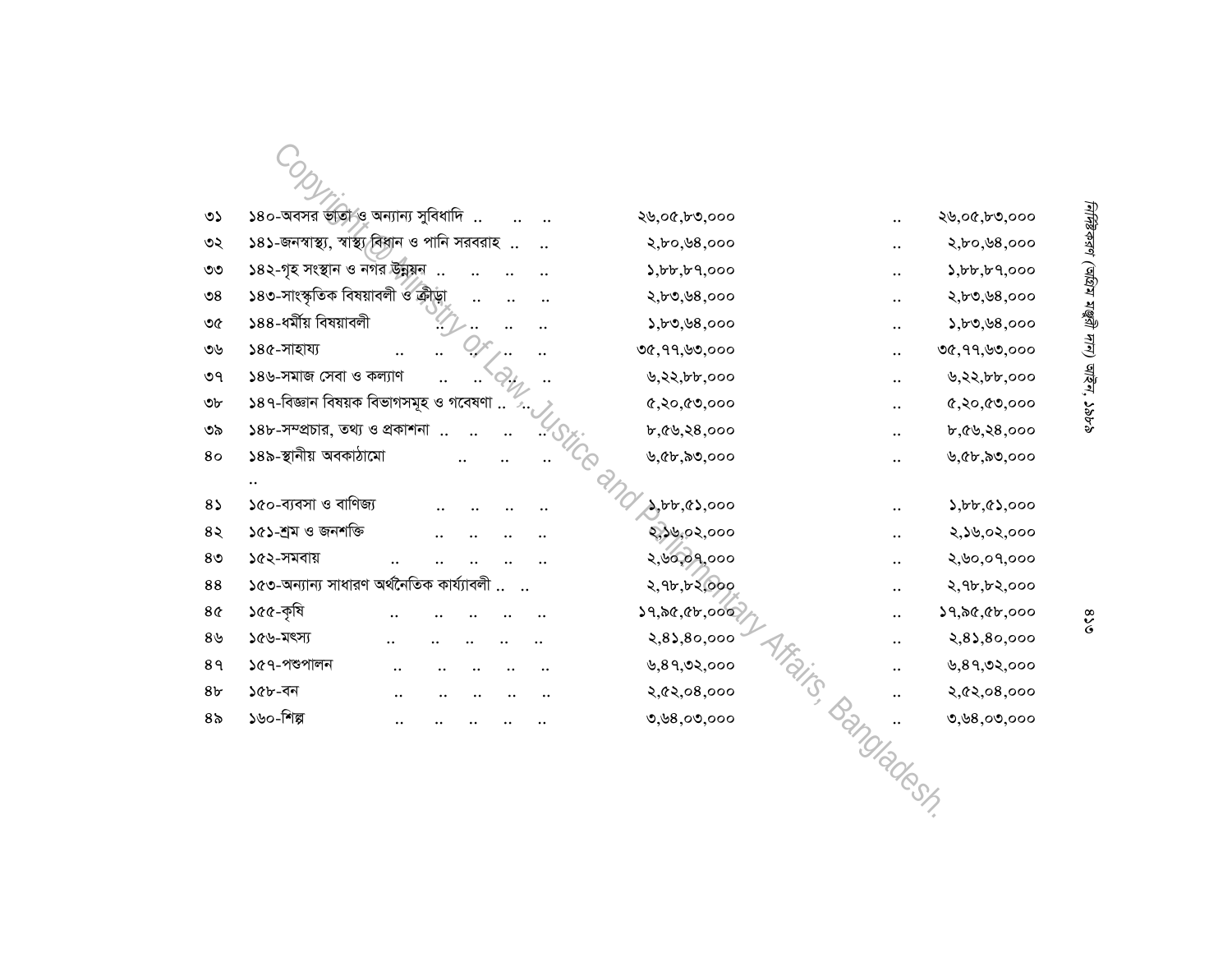|          | $\frac{C}{\sqrt{\frac{1}{100}}}}$ |                                                                     |           |
|----------|-----------------------------------|---------------------------------------------------------------------|-----------|
| <b>c</b> |                                   |                                                                     | ১৯,৯০,০০০ |
|          |                                   | House Ministr of Law Justice and Pattlementary Afraits, Bandladesh, |           |
|          |                                   |                                                                     |           |
|          |                                   |                                                                     |           |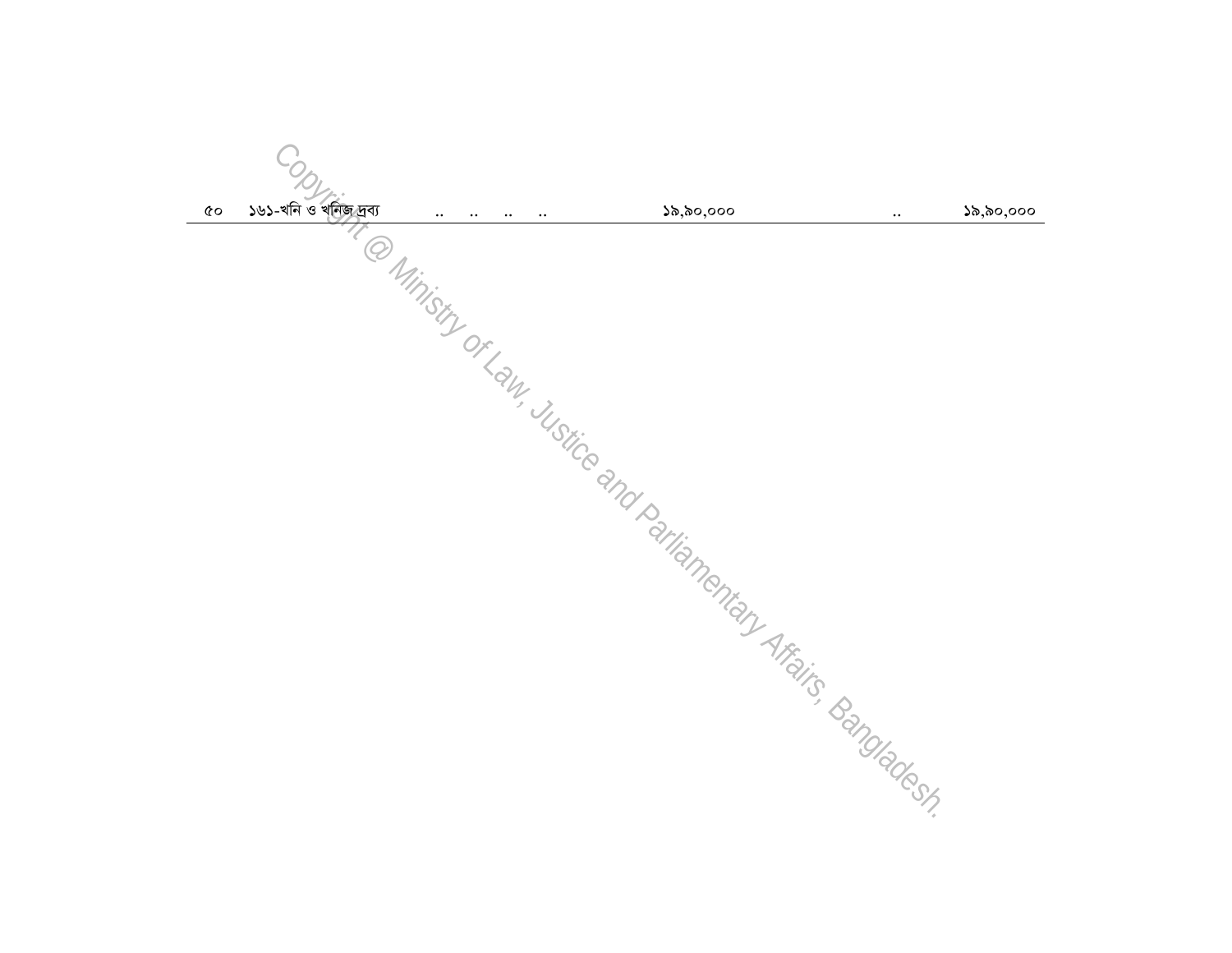| ډ             | ২                                                     | ৩                                                                           |                           | 8                                                                           |
|---------------|-------------------------------------------------------|-----------------------------------------------------------------------------|---------------------------|-----------------------------------------------------------------------------|
| মঞ্জুরী       | কার্য ও উদ্দেশ্যসমূহ (হিসাবের প্রধান খাত)।            | অনধিক টাকা                                                                  |                           | মেট।                                                                        |
| নং।           |                                                       | সংসদ কৰ্তৃক ভোটে গৃহীত।                                                     | সংযুক্ত তহবিলের উপর দায়। |                                                                             |
| <b>QS</b>     | ১৬৩-সেচ, নৌ-পরিবহণ, জল নিষ্কাশন ও বন্যা<br>নিয়ন্ত্ৰণ | 33,38,00,000                                                                |                           | 33,38,00,000                                                                |
| ৫২            | ১৬৪-এনার্জি                                           | 0,09,000                                                                    |                           | 0,09,000                                                                    |
| ৫৩            | ১৬৬-বন্দর, বাতিঘর ও জাহাজ চলাচল                       | 5,90,08,000                                                                 |                           | 5,90,08,000                                                                 |
| $\mathbf{68}$ | ১৬৮-সড়ক, সেতু ও খেয়াঘাট                             | $\mathcal{V}_0, \mathcal{V}_0, \mathcal{V}_1, \mathcal{V}_2, \mathcal{V}_3$ |                           | $\mathcal{V}_0, \mathcal{V}_0, \mathcal{V}_1, \mathcal{V}_2, \mathcal{V}_3$ |
| 66            | ১৬৯-রেলপথ                                             | (0,95,99,000)                                                               | 9,50,50,000               | ৫৭,৯২,৩২,০০০                                                                |
| ৫৬            | ১৭০-ডাক বিভাগ                                         | 22,9b,66,000                                                                | 5,82,00,000               | 28,20,66,000                                                                |
| ৫৭            | ১৭১-তার ও টেলিফোন বোর্ড                               | ৩৬,৪৩,০৩,০০০                                                                | 9,80,99,000               | 80, b0, b0, 000                                                             |
| $Q_{\sigma}$  | ১৭৪-ভৰ্তুকী                                           | 589,89,00,000                                                               |                           | 289,89,0000                                                                 |
| ৫৯            | ১৭৫-সাহায্য মঞ্জুরী, চাঁদা                            | ১৪,২০,৮২,০০০                                                                |                           | 28,20,62,000                                                                |
|               | ১৭৭-আভ্যন্তরীণ ঋণের উপর সুদ                           |                                                                             | 80,32,56,000              | 80,32,56,000                                                                |
|               | ১৭৮-বৈদেশিক ঋণের উপর সুদ                              |                                                                             | ৳8,৬৬,৬৭,০০০              | ৳8,৬৬,৬৭,০০০                                                                |
| ৬০            | ১৭৯-অপ্রত্যাশিত ব্যয়                                 | ১২৮,০১,৯৯,০০০                                                               |                           | ১২৮,০১,৯৯,০০০                                                               |
|               | মোট-রাজস্ব ব্যয়-অনুন্নয়ন                            | ১১২৩,৬২,৬৪,০০০                                                              | ১৫৭,৯৬,৮৩,০০০             | ১২৮১, ৫৯, ৪৭,000                                                            |
|               | মূলধন ব্যয়-অনুন্নয়ন।                                |                                                                             |                           |                                                                             |
| ৬১            | ১৮১-মুদ্ৰাখাতে মূলধন বিনিয়োগ                         | 09,00,00,000                                                                |                           | 09,00,00,000                                                                |
| ৬২            | ১৮৪-রাষ্ট্রীয় বাণিজ্যে মূলধন বিনিয়োগ (খাদ্য)        | 0,00,00,00,000                                                              |                           | ৩৮৫,৩১,১২,০০০                                                               |
| ৬৩            | ১৮৫-রাষ্ট্রীয় বাণিজ্যে মূলধন বিনিয়োগ (বিবিধ)        | ১০,২১,৯৩,০০০                                                                | IFS. Banglacy             | ১০,২১,৯৩,০০০                                                                |

858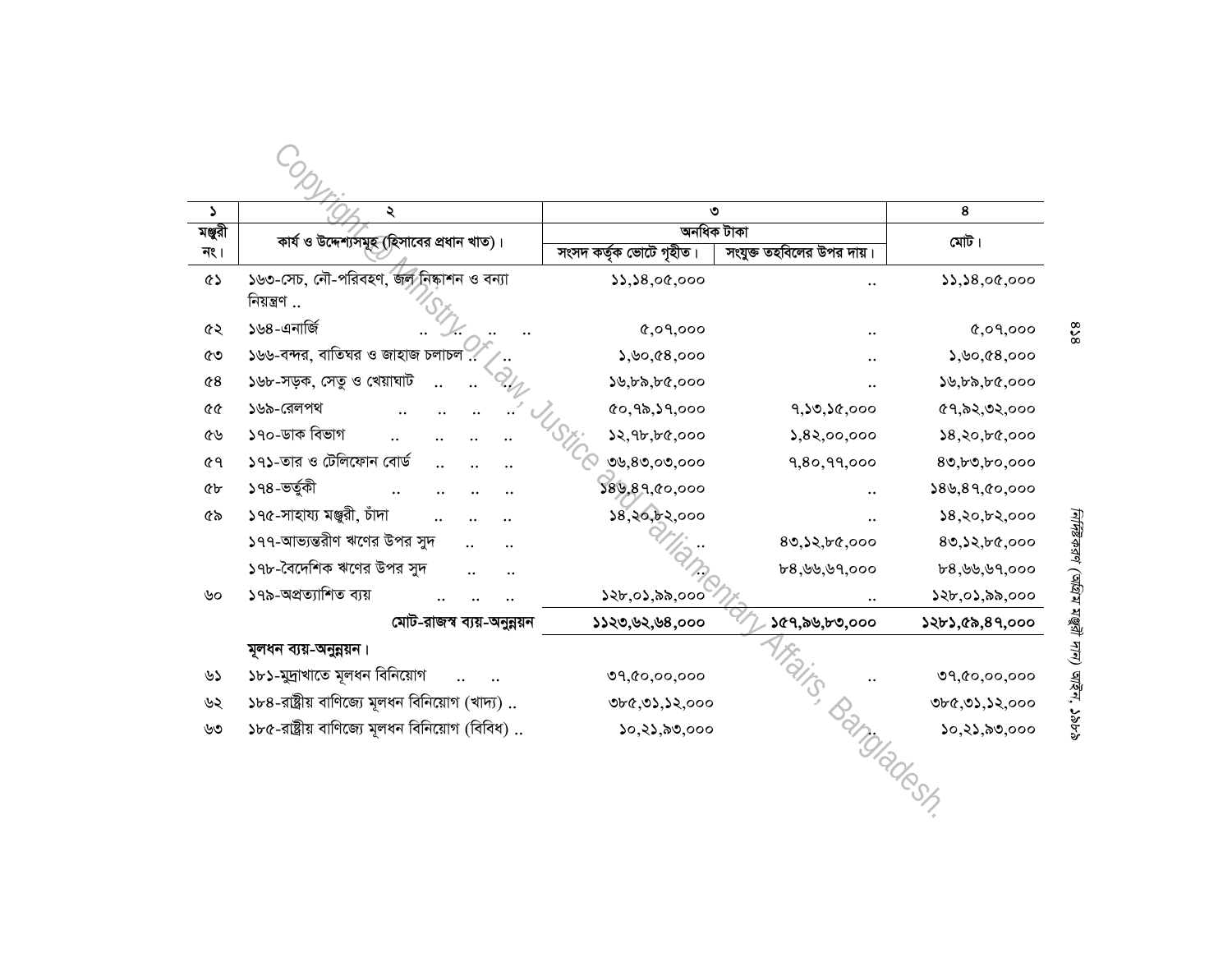| ৬ $8$ | ১৮৭-বিবিধ বিনিয়োগ (অনুন্নয়ন)    | ২৬,৩৬,২৫,০০০     |                      | ২৬,৩৬,২৫,০০০      |
|-------|-----------------------------------|------------------|----------------------|-------------------|
| ৬৫    | ১৮৮-অসাধারণ ব্যয়                 | ৬,৮৩,০০০         |                      | ৬,৮৩,০০০          |
|       | মোট-মূলধন ব্যয়-অনুন্নয়ন         | 862,84,10,000    |                      | 80,89,50,000      |
|       | সরকারী ঋণ ও অগ্রিম।               |                  |                      |                   |
|       | ১৯১-আভ্যন্তরীণ ঋণ পরিশোধ-স্থায়ী/ |                  | 8,00,000             | 0,00,000          |
|       | ১৯২-বৈদেশিক ঋণ পরিশোধ-স্থায়ী     |                  | $\$$ $\&$ ,00,00,000 | ১১৫,০০,০০,০০০     |
|       | ১৯৩-চলতি ঋণ                       |                  | 09b, 90, b9, 000     | 09b, 90, b9, 000  |
| ৬৬    | ১৯৪-ঋণ ও অগ্রিম (অনুন্নয়ন)       | ৩৬,৯০,৬৬,০০০     |                      | ৩৬,৯০,৬৬,০০০      |
|       | মোট-সরকারী ঋণ ও অগ্রিম            | ৩৬,৯০,৬৬,০০০     | 855, 98, 00, 000     | ৫৩৫,৬৫,০২,০০০     |
|       | মোট-অনুন্নয়ন ব্যয়               | ১৬১৯,৯৯,৪৩,০০০   | ৬৫৬,৭১,১৯,০০০        | ২২৭৬,৭০,৬২,০০০    |
|       | রাজস্ব খাতে ব্যয়                 |                  |                      |                   |
|       | উন্নয়ন ব্যয়                     |                  |                      |                   |
| ৬৭    | ২০১-উন্নয়ন (কৃষি)                | 82,20,00,000     |                      | 8२,२৮,००,०००      |
| ৬৮    | ২০২-উন্নয়ন (বন)                  | २,৫১,৫০,০০০      |                      | २,৫১,৫০,০০০       |
| ৬৯    | ২০৩-উন্নয়ন (মৎস্য)               | 8,39,62,000      |                      | 8,39,62,000       |
| ٩o    | ২০৪-উন্নয়ন (পশুপালন)             | 0,82,9b,000      |                      | 0,82,90,000       |
| 95    | ২০৫-উন্নয়ন (শিক্ষা)              | ২৩,৭১,২৬,০০০     |                      | ২৩,৭১,২৬,০০০      |
| ৭২    | ২০৬-উন্নয়ন (ক্রীড়া ও সংস্কৃতি)  | <b>69,90,000</b> |                      | <b>¢9,</b> ७०,००० |
| ৭৩    | ২০৭-উন্নয়ন (ধৰ্ম বিষয়ক)         | 5,80,00,000      |                      | ১,২৫,০০,০০০       |
|       | ২০৮-উন্নয়ন (বৈজ্ঞানিক গবেষণা)    | (0, 8, 000)      |                      | (0, 8, 000)       |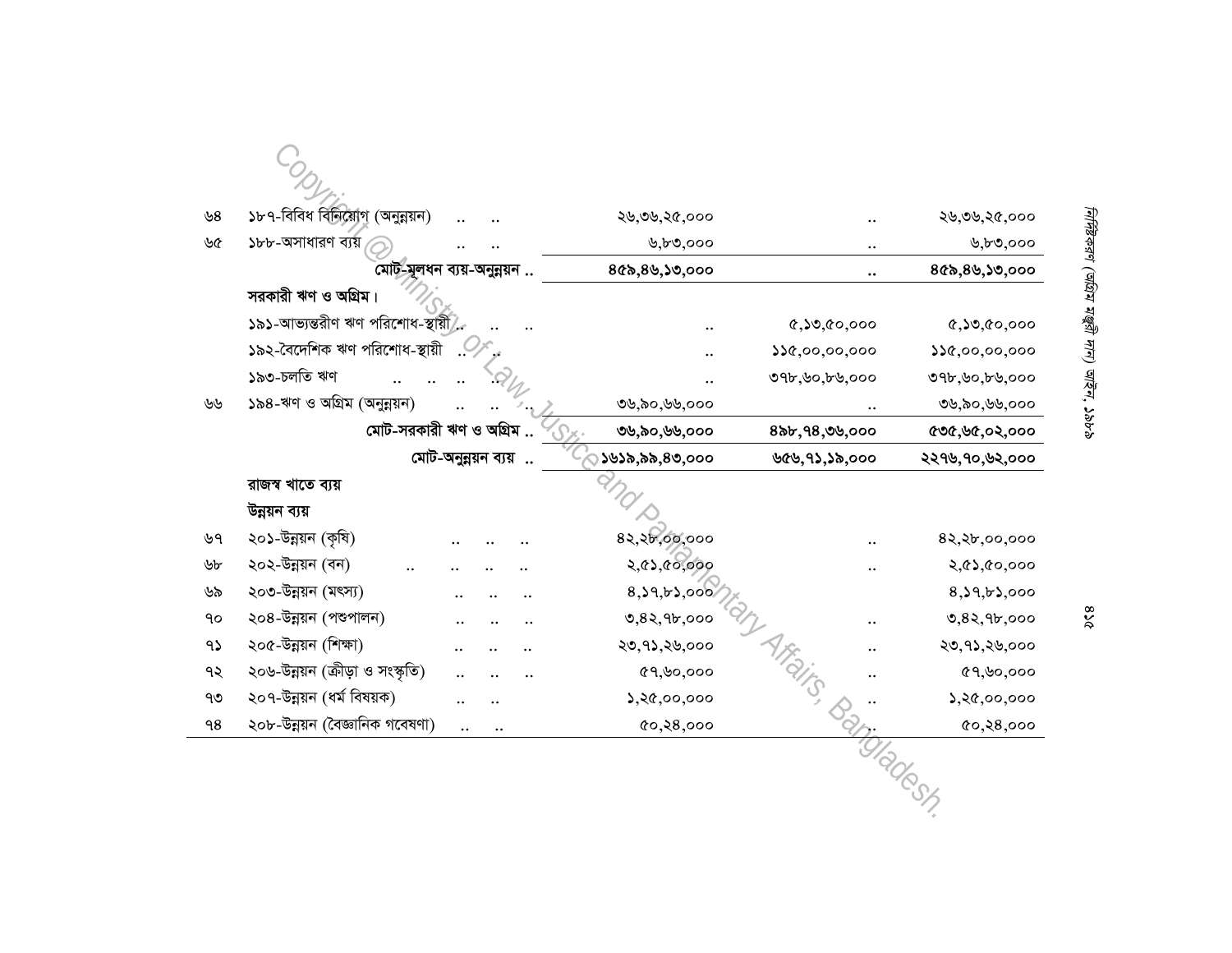| S              | ২                                          | ৩                                       |                           | 8                                       |
|----------------|--------------------------------------------|-----------------------------------------|---------------------------|-----------------------------------------|
| মঞ্জুরী        | কার্য ও উদ্দেশ্যসমূহ (হিসাবের প্রধান খাত)। | অনধিক টাকা                              |                           | মোট।                                    |
| নং।            |                                            | সংসদ কৰ্তৃক ভোটে গৃহীত।                 | সংযুক্ত তহবিলের উপর দায়। |                                         |
| ዓ৫             | ২০৯-উন্নয়ন (মহিলা বিষয়ক)                 | 5,90,02,000                             |                           | ১,৬০,০২,০০০                             |
| ৭৬             | ২১০-উন্নয়ন (চিকিৎসা)                      | b, 99, 000                              |                           | b, 99, 000                              |
| ۹۹             | ২১১-উন্নয়ন (সমাজকল্যাণ)                   | $\lambda, \delta b, \lambda 9,000$      |                           | $\lambda, \delta b, \lambda 9,000$      |
| 9 <sub>b</sub> | ২১২-উন্নয়ন (শ্ৰম ও প্ৰশিক্ষণ)             | 80, 99, 000                             | $\cdot \cdot$             | 80, 99,000                              |
| ৭৯             | ২১৩-উন্নয়ন (পল্লী উন্নয়ন)                | ৫০,৪০,৭২,০০০                            | $\ldots$                  | $(0.80, 9)$ ,000                        |
| $b$ o          | ২১৪-উন্নয়ন (যানবাহন)                      | 8,96,80,000                             |                           | 8,96,80,000                             |
| $b\lambda$     | ২১৫-উন্নয়ন (শিল্প)                        | $0.6$ \$,99,000                         |                           | 0.62,09,000                             |
| ৮২             | ২১৬-উন্নয়ন (টেক্সটাইল)                    | 5,00,00,000<br>$\overrightarrow{O}$     |                           | 2,00,00,000                             |
| ৮৩             | ২১৭-উন্নয়ন (সেচ)                          | <b>१२०,৯৪,००,०००</b>                    |                           | ১২৫,৯৪,০০,০০০                           |
| b8             | ২১৮-উন্নয়ন (জনসংখ্যা পরিকল্পনা)           | 89, 89, 00,000                          |                           | 89, 69, 00,000                          |
| ৮৫             | ২১৯-উন্নয়ন (বিবিধ)                        | ২৫,৪৭,৮৩,০০০                            |                           | २৫,८१,৮७,०००                            |
| ৮৬             | ২২০-উন্নয়ন (সংস্থাপন)                     | 9,00,000                                |                           | 9,00,000                                |
| $b^q$          | ২২৩-উন্নয়ন (তথ্য)                         | 28,80,000                               |                           | \$8,88,000                              |
| b b            | ২২৪-উন্নয়ন (বাণিজ্য)                      | 80,03,000                               |                           | 80,03,000                               |
| ৮৯             | ২২৫-উন্নয়ন (পরিকল্পনা)                    | २०,१७,8०,०००                            |                           | २०,१७,8०,०००                            |
| ৯০             | ২২৬-উন্নয়ন (পরিসংখ্যান)                   | $\lambda, \delta b, \gamma\psi, oo$     | Africation Bandless       | ১,৯৮,৭৬,০০০                             |
| ৯১             | ২২৭-উন্নয়ন (বহিঃসম্পদ বিভাগ)              | 20,000                                  |                           | 20,000                                  |
| ৯২             | ২২৮-উন্নয়ন (পূৰ্ত)                        | $\mathcal{V}, \mathcal{O}, \mathcal{O}$ |                           | $\mathcal{V}, \mathcal{O}, \mathcal{O}$ |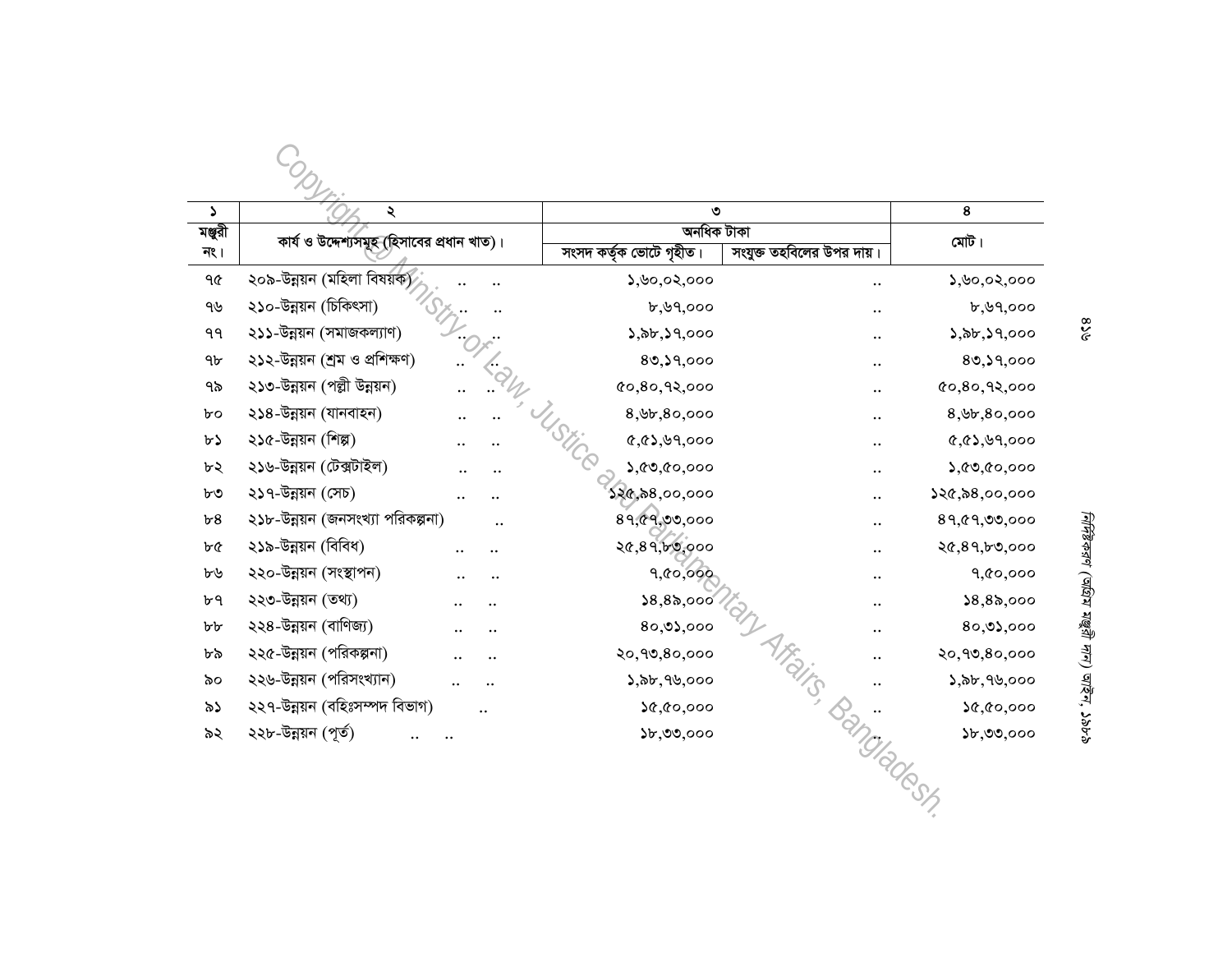| ৯৩              | ২২৯-উন্নয়ন (স্বরষ্ট বিষয়ক)                                | 8,29,000          |                      | 8,39,000         |
|-----------------|-------------------------------------------------------------|-------------------|----------------------|------------------|
| ৯৪              | ২৩০-উন্নয়ন (বিদ্যুৎ) $\bigcirc$                            | 85,99,99,000      |                      | 85,99,99,000     |
| ৯৫              | ২৩১-উন্নয়ন (প্রাকৃতিক সম্পূদ্                              | 80,00,000         |                      | 80,00,000        |
| ৯৬              | ২৩৩-উন্নয়ন (যুব উন্নয়ন)                                   | ১,৬০,৮২,০০০       | $\ddot{\phantom{0}}$ | 5,90,62,000      |
| ৯৭              | ২৩৪-উন্নয়ন (এনার্জি)                                       | २১,১৭,०००         | $\cdot \cdot$        | २১,১৭,०००        |
|                 | মোট-রাজস্ব খার্ক্তে ব্যয়                                   | 8১১,৩২,১২,০০০     | $\bullet$ .          | 8১১,৩২,১২,০০০    |
|                 | অন্যান্য ব্যয়।                                             |                   |                      |                  |
| ৯৮              | ২৪২-রাষ্ট্রীয় রেলপথ নির্মাণ                                | ২৬,৫০,০০,০০০      |                      | ২৬,৫০,০০,০০০     |
| ৯৯              | ২৪৩-পানি সরবরাহ এবং জনস্বাস্থ্য প্রকল্পের মূলধন<br>বিনিয়োগ | ১৭,৫৬,৬৭,০০০      |                      | 29,00,09,000     |
| ১০০             | ২৪৪-প্রাতিষ্ঠানিক খাতে মূলধন বিনিয়োগ                       | ১,৫০,৬৭,০০০       |                      | 2,00,09,000      |
| ১০১             | ২৪৫-পরিকল্পনা খাতে মূলধন বিনিয়োগ                           | २२,১१,०००         |                      | २२,১१,०००        |
| ১০২             | ২৪৬-মহিলা বিষয়ক খাতে মূলধন বিনিয়োগ                        | <b>b ७,२७,०००</b> |                      | ৮৬,২৬,০০০        |
| ১০৩             | ২৪৭-অন্যান্য প্রকল্পের মূলধন বিনিয়োগ                       | ৩৩,৩৩,০০০         |                      | ৩৩,৩৩,০০০        |
| 508             | ২৪৮-যুব উন্নয়ন খাতে মূলধন বিনিয়োগ                         | 5,82,98,000       |                      | 5,82,98,000      |
| ১০৫             | ২৫০-বন খাতে মূলধন বিনিয়োগ                                  | b, b, b, 39,000   |                      | b, b, b, 39,000  |
| ১০৬             | ২৫১-ডাক বিভাগে মূলধন বিনিয়োগ                               | 3,99,00,000       |                      | ১,৬৬,০০,০০০      |
| 509             | ২৫২-তার ও টেলিফোন বিভাগে মূলধন বিনিয়োগ                     | ১৯,৯২,৩৩,০০০      |                      | ১৯,৯২,৩৩,০০০     |
| 50 <sub>b</sub> | ২৫৩-শিক্ষা খাতে মূলধন বিনিয়োগ                              | $0, 00, 8$ b,000  |                      | $0, 00, 8$ b,000 |
| ১০৯             | ২৫৪-স্বাস্থ্য পরিচর্য্যা উন্নয়নে মূলধন বিনিয়োগ            | २१,०२,७१,०००      |                      | २१,०२,७१,०००     |
|                 |                                                             |                   | <b>Banglades</b>     |                  |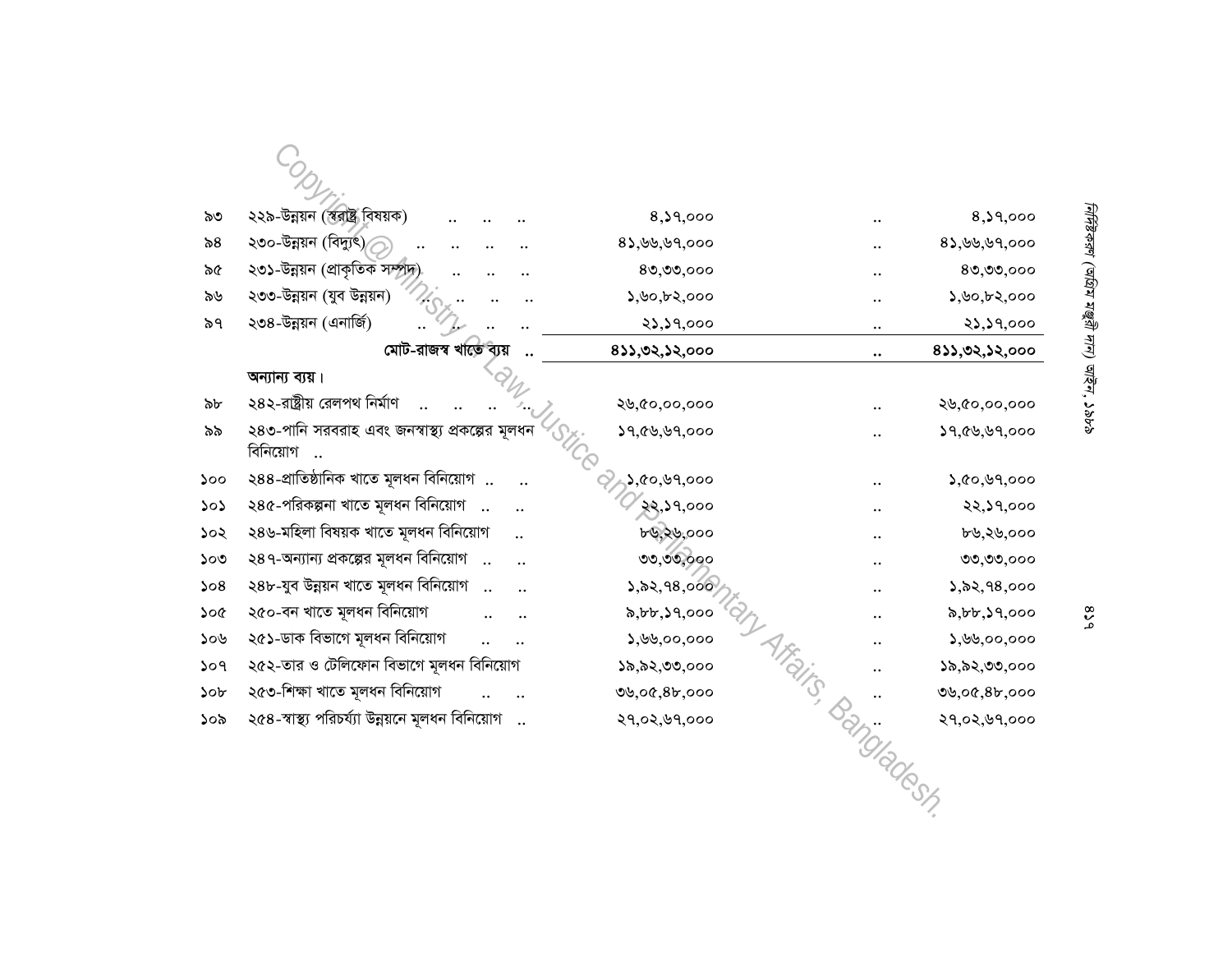| $\Delta$       | ২                                                                      | ৩                                     |                           | 8                       |
|----------------|------------------------------------------------------------------------|---------------------------------------|---------------------------|-------------------------|
| মঞ্জুরী<br>নং। | কার্য ও উদ্দেশ্যসমূহ (হিসাবের প্রধান খাত)।                             | অনধিক টাকা<br>সংসদ কৰ্তৃক ভোটে গৃহীত। | সংযুক্ত তহবিলের উপর দায়। | মোট।                    |
| 550            | ২৫৫-ক্রীড়া ও সংস্কৃতি খার্তে মূলধন বিনিয়োগ                           | 8,80,000                              |                           | 8,80,000                |
| 333            | ২৫৬-কৃষি উন্নয়ন ও গবেষণা প্রকল্পে মূলধন<br>বিনিয়োগ                   | 9,26,99,000                           |                           | 9,26,99,000             |
| 552            | ২৫৭-পশু চিকিৎসা উন্নয়ন প্রকল্পে মূলধন বিনিয়োগ                        | $b, b, b, \theta, 000$                |                           | $b, b, b, \theta, 000$  |
| 350            | ২৫৮-মৎস্য উন্নয়ন প্রকল্পের মূলধন বিনিয়োগ <sup>্য</sup>               | 9,00,00,000                           |                           | 9,00,00,000             |
| 558            | ২৫৯-পল্লী উন্নয়ন প্রকল্পে মূলধন বিনিয়োগ                              | ২২,৫৬,০০,০০০                          |                           | ২২,৫৬,০০,০০০            |
| ১১৫            | ২৬০-শিল্পোন্নয়নে মূলধন বিনিয়োগ                                       | $\lambda, c b, 00, 000$               |                           | $\lambda, c b, 00, 000$ |
| 359            | ২৬২-তথ্য ও বেতার খাতে মূলধন বিনিয়োগ                                   | २,८१,७७,०००                           |                           | २,४१,७७,०००             |
| 339            | ২৬৩-শ্ৰম ও প্ৰশিক্ষণ খাতে মূলধন বিনিয়োগ                               | ১,১১,০০,০০০                           |                           | 3,33,00,000             |
| 55b            | ২৬৪-সমাজকল্যাণ খাতে মূলধন বিনিয়োগ                                     | ২,৫৬,২৯,০০০                           |                           | ২,৫৬,২৯,০০০             |
| ১১৯            | ২৬৫-শহর উন্নয়ন প্রকল্পসমূহ                                            | २,०१,ऽ१,०००                           |                           | २,०१,১१,०००             |
| ১২০            | ২৬৬-রাজস্ব হিসাব বহির্ভুত বেসামরিক পূর্তকার্যের<br>মূলধন হিসাব-সড়ক    | 69,00,00,000                          |                           | (89,80,06,000)          |
| 323            | ২৬৭-রাজস্ব হিসাব বহির্ভুত বেসামরিক পূর্তকার্য্যের<br>মূলধন হিসাব-ইমারত | ৬,৭১,৩৩,০০০                           |                           | ৬,৭১,৩৩,০০০             |
| ১২২            | ২৬৮-রাজস্ব হিসাব বহির্ভুত অন্যান্য পূর্তকার্য্যের<br>মূলধন হিসাব       | ৮২,৩৩,০০০                             | Affairs, Banglacest       | b2,00,000               |
| ১২৩            | ২৬৯-রাষ্ট্রীয় বাণিজ্য প্রকল্পের মূলধন বিনিয়োগ                        | 9,80,60,000                           |                           | १,२०,৮७,०००             |

458

লিদিষ্টকরণ (অহিম মঞ্জুরী দান) আইন, ১৯৮৯